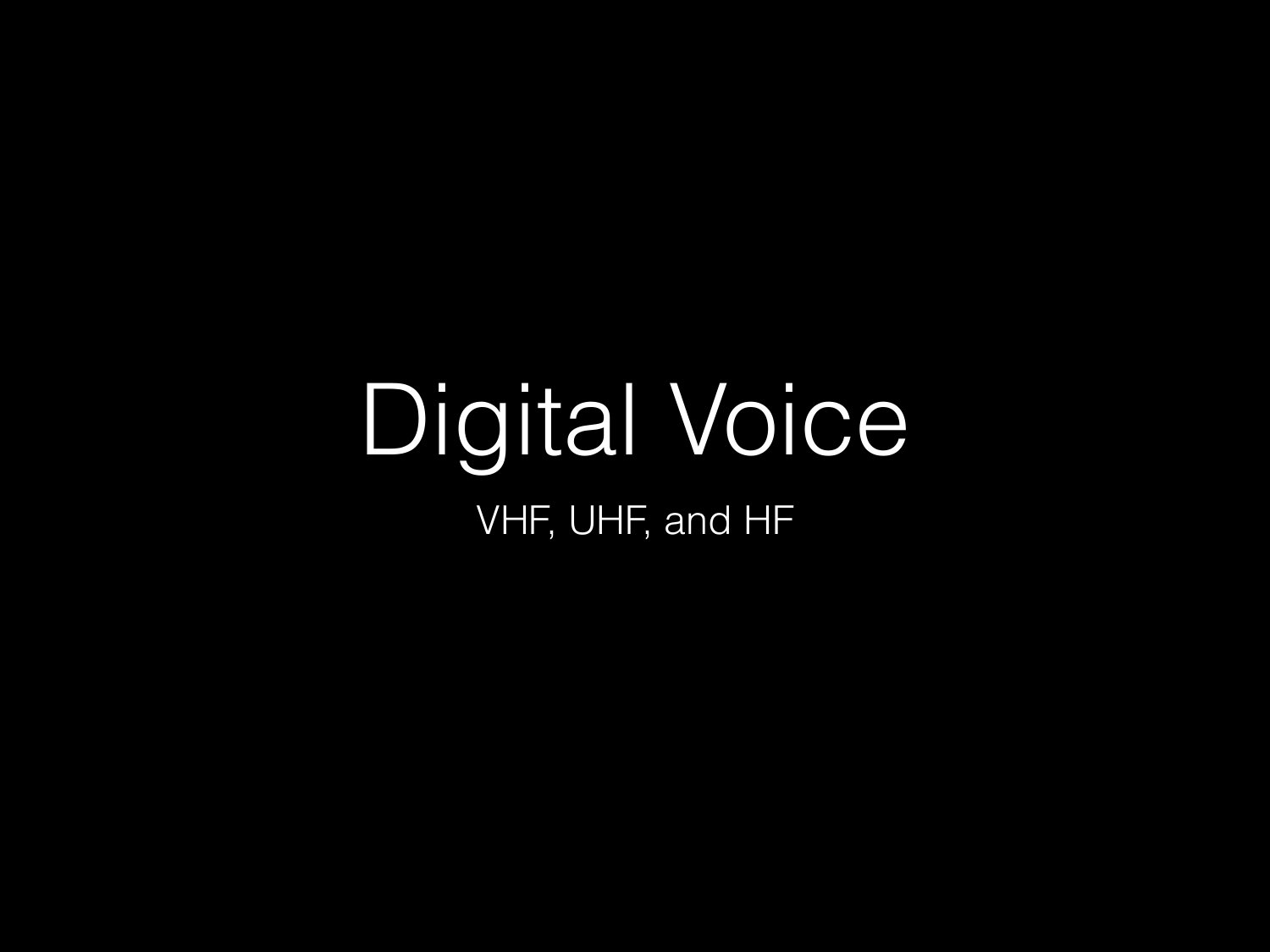## Analog Voice - AM/SSB

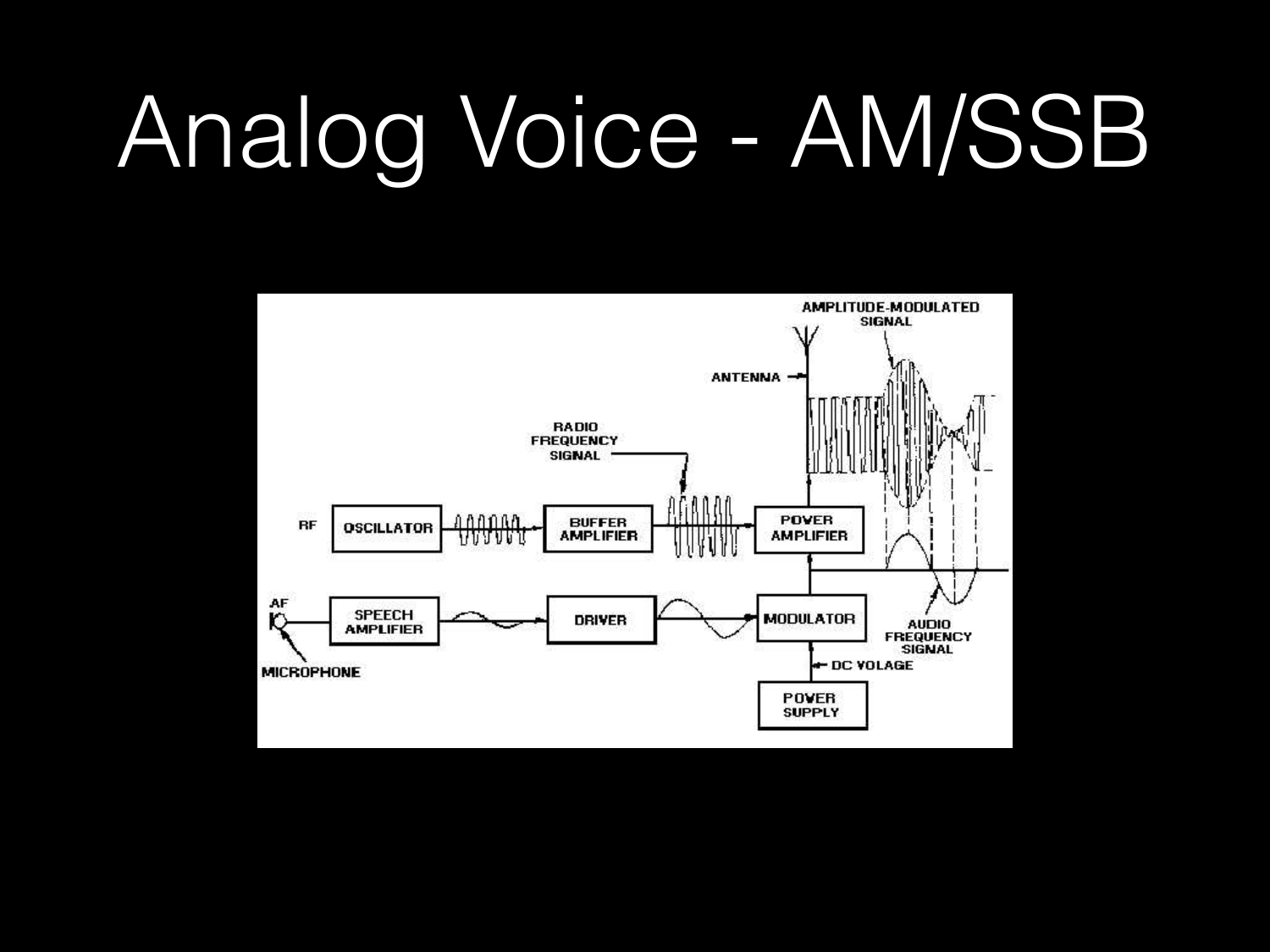## Analog Voice - FM

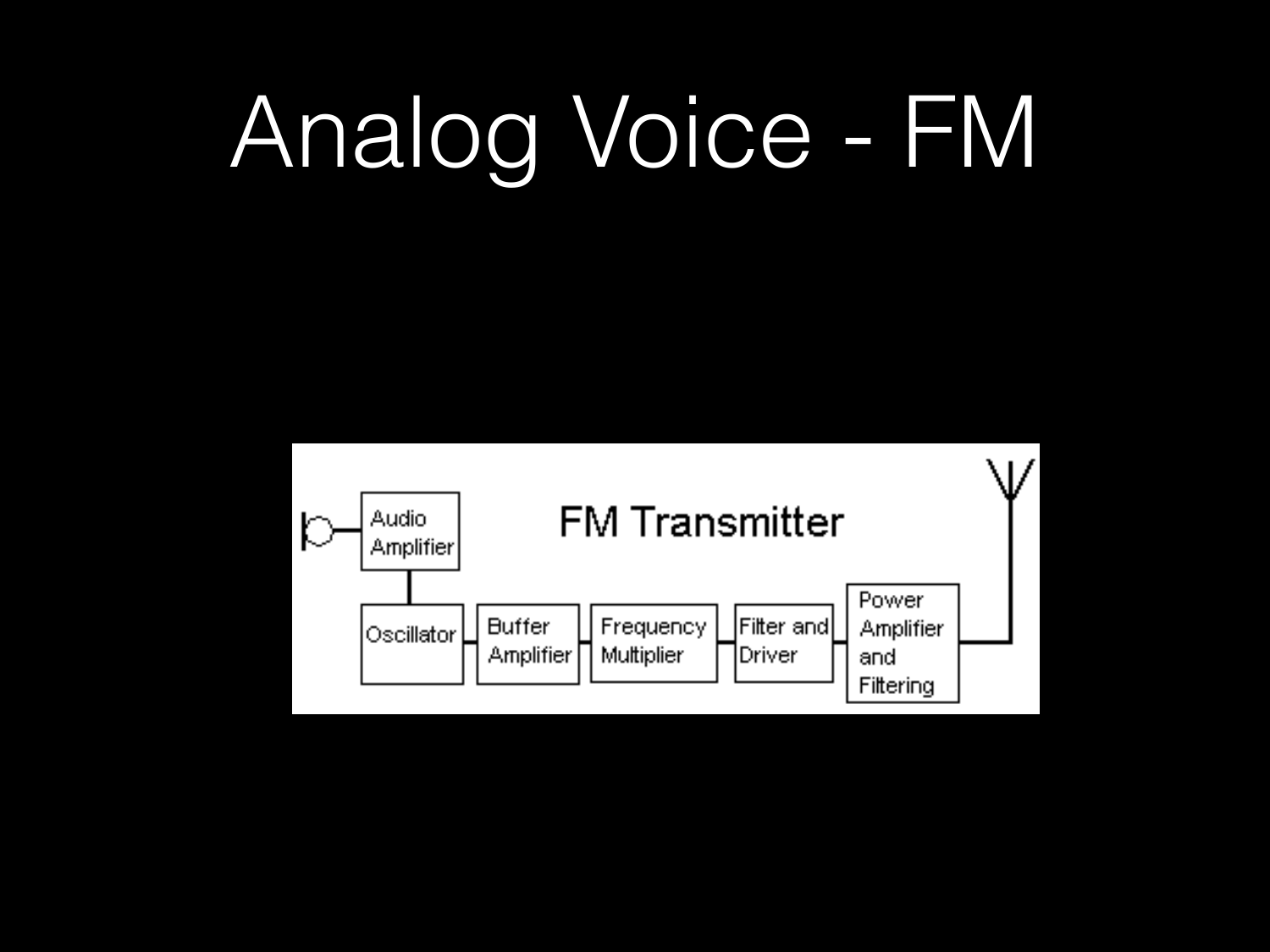# Digital Voice

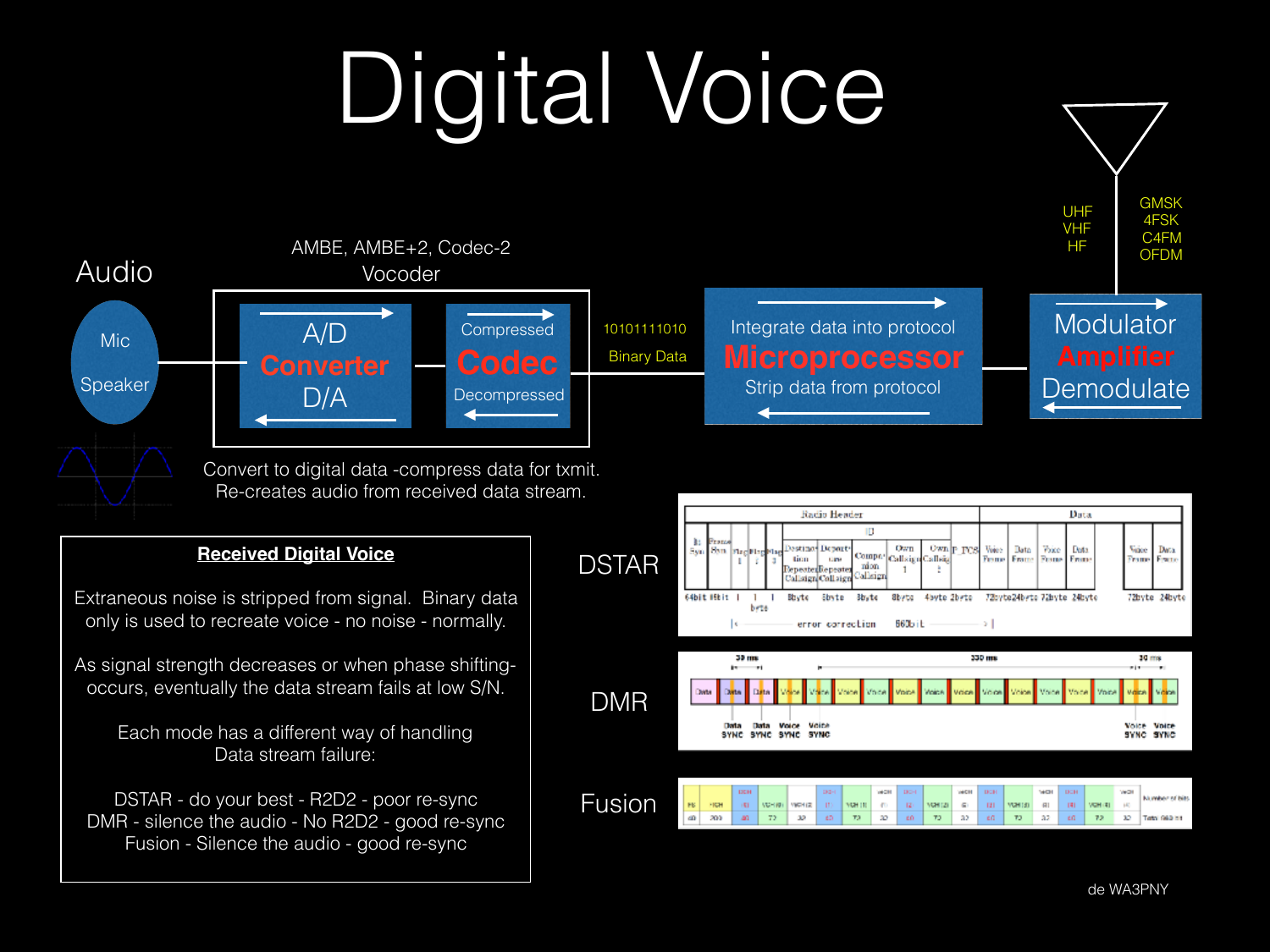## DSTAR

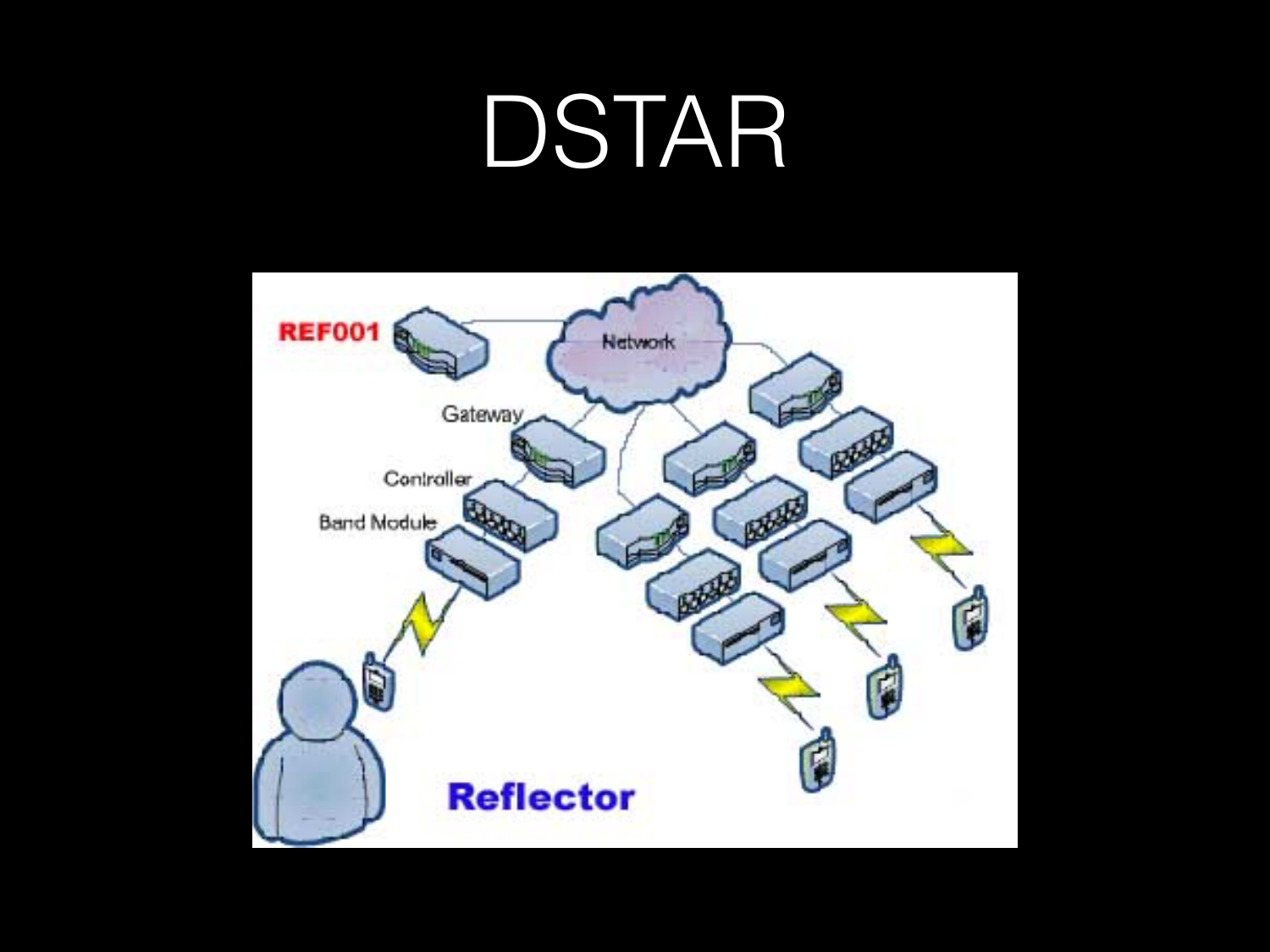## Brandmeister DMR



Brandmeister Regional Talk-groups 3100 - USA Wide

3142 PA State Wide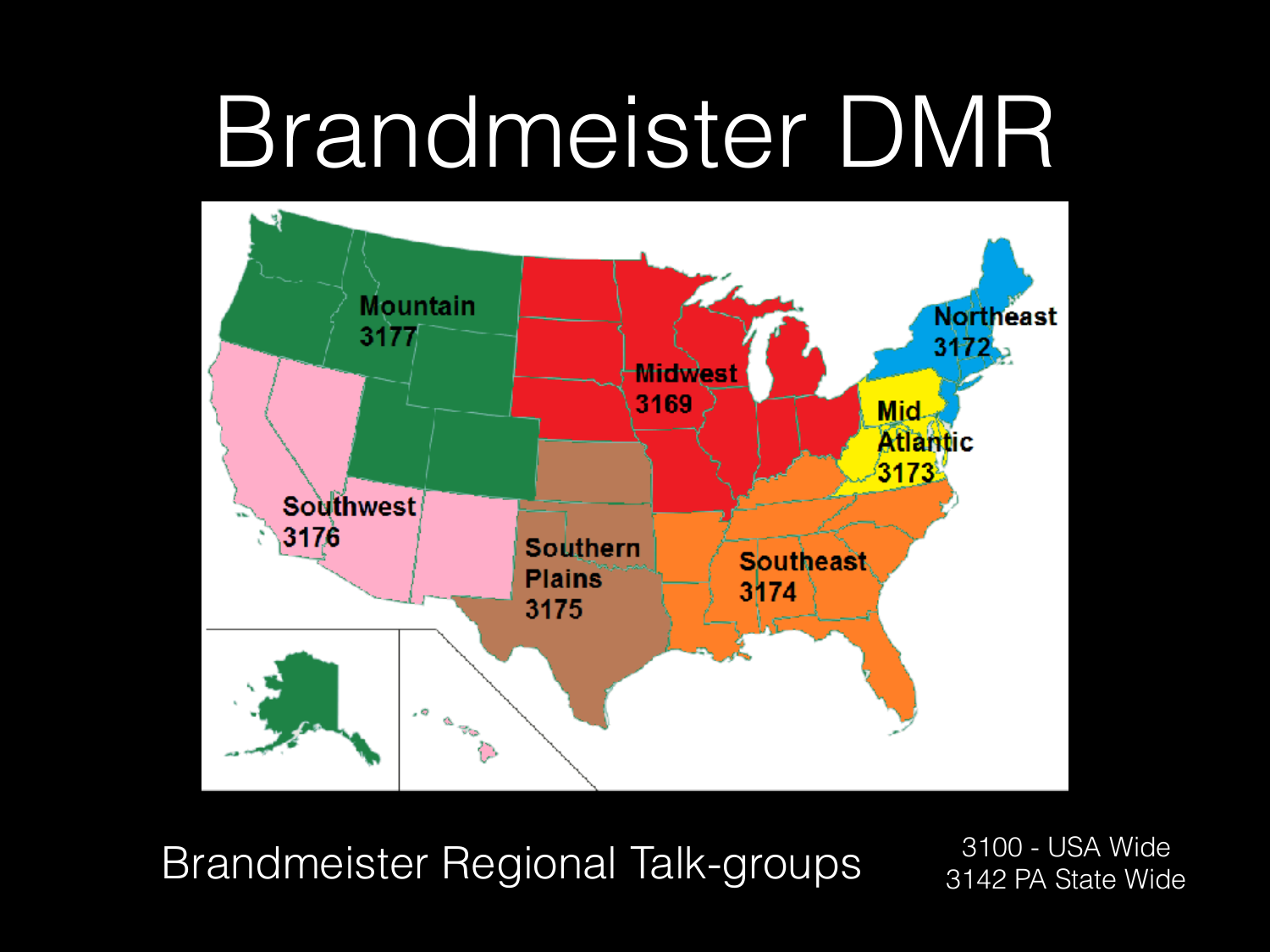## Yaesu C4FM Wires-X



### Wires-X segmented into rooms on node computer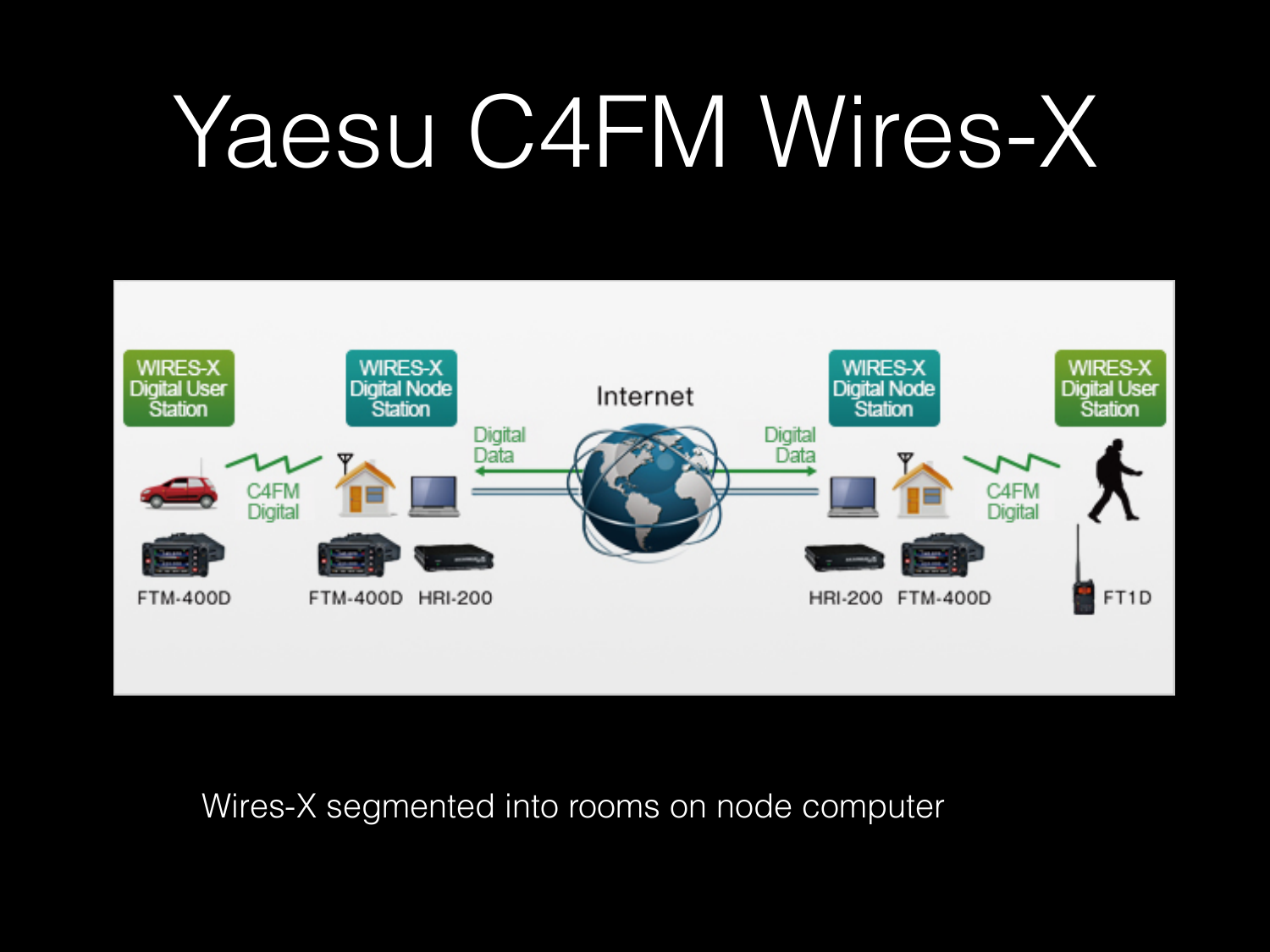### DV Voice Modes - Networking **Characteristics**

#### • D-STAR

- User control capability –substantial
- Networking options G3, D-Plus (REF), DExtra (XREF), DCS, XLX, ircDDB, (Echo end to end loop)
- Innovation ability many efforts and accomplishments (DV Access Point and DV Hotspots, XREF, DCS, XLX)

#### • DMR

- Centrally controlled structure inflexible (top down)
- Networking options: c-bridge, Hytera
- Innovation ability somewhat limited (4 networks: DMR-Marc, Hytera, DV4mini, Brandmeister)
- Fusion
	- Yaesu controlled servers inflexible
	- Networking options WIRES-X , DV4Mini Reflectors, MMDVM YSF Reflectors
	- Innovation ability limited, but just beginning Links to DV4Mini Reflectors, Latency Concerns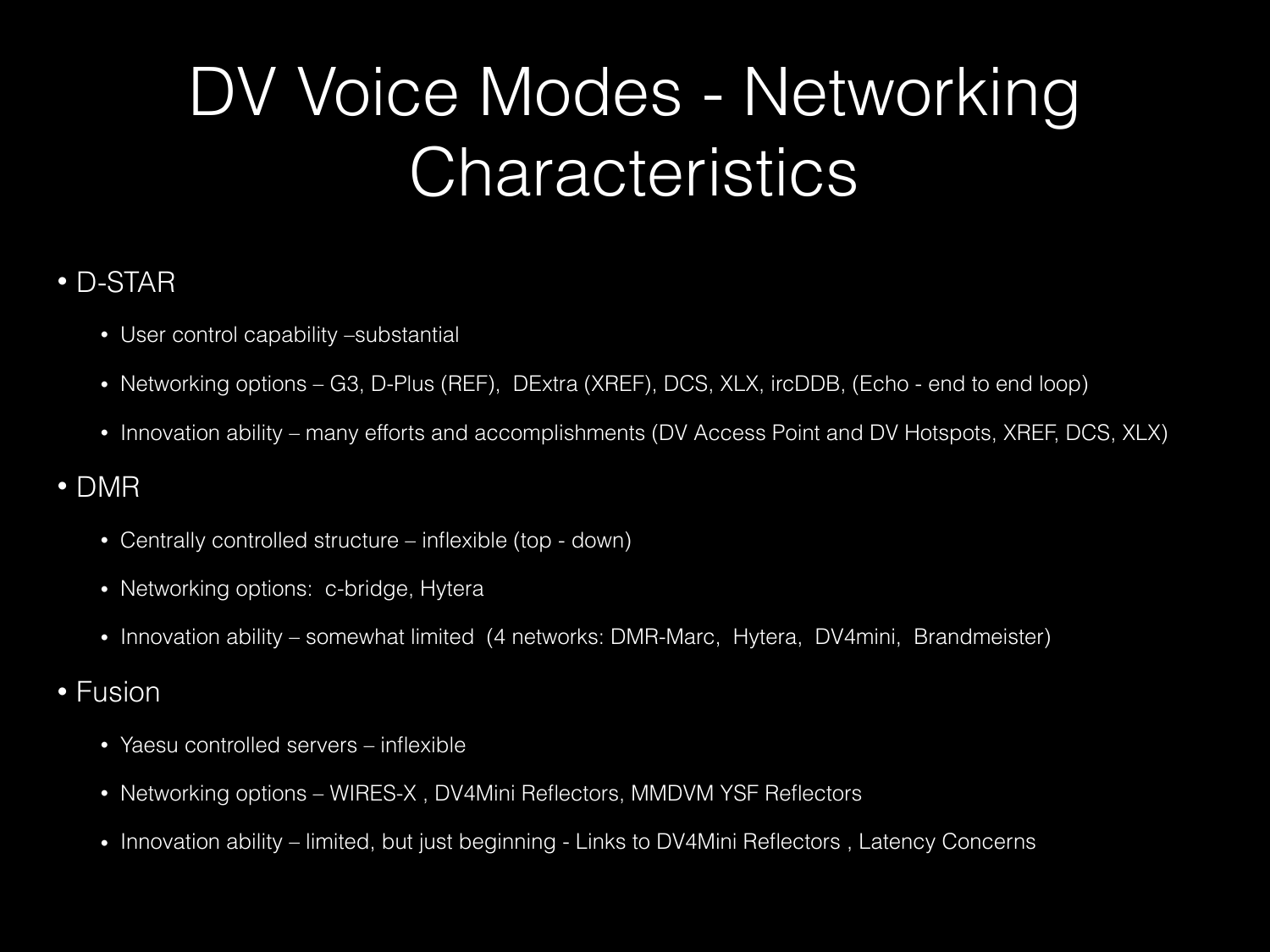|                                       |                                                                      |                                                   | Table 1        |                                           |                                           |                                                    |
|---------------------------------------|----------------------------------------------------------------------|---------------------------------------------------|----------------|-------------------------------------------|-------------------------------------------|----------------------------------------------------|
|                                       |                                                                      |                                                   |                | <b>Digital Voice Tech Spec Comparison</b> |                                           |                                                    |
|                                       | <b>D-STAR</b>                                                        | <b>DMR</b>                                        | Fusion         | AOR ARD9800                               | FreeDV                                    | AM/SSB                                             |
|                                       | VHF/LHF/23cm                                                         | <b>UHF/VHF</b>                                    | <b>UHF/VHF</b> | HF (Mostly)                               | HF (Mostly)                               | HF                                                 |
| Vocoder                               | $AMBE+$                                                              | $AMBE+2$                                          | $AMBE+2$       | $AMBE+$                                   | Codec-2                                   | Analog                                             |
| <b>Forward Error Corr.</b>            | Voice Only                                                           | Yes                                               | Yes            | Golay - Hamming                           | None                                      |                                                    |
| <b>Modulation</b>                     | <b>GMSK</b>                                                          | 4FSK                                              | C4FM           | <b>OFDM</b>                               | <b>CFDM</b>                               |                                                    |
| <b>Multiplex Method</b>               | <b>FDMA</b>                                                          | <b>TDMA</b>                                       | <b>FDMA</b>    | <b>FDMA</b>                               | <b>FDMA</b>                               |                                                    |
| <b>Transmission Rate</b>              | 4.8 kbps                                                             | 4.8 kbps x 2                                      | 9.6 kbps       | 3.6 kbps                                  | 1.6 kbps                                  |                                                    |
| <b>Bandwidth</b>                      | $6.25$ kHz                                                           | 12.5 kHz                                          | 12.5 kHz       | $2.5$ kHz<br>Symbol rate<br>20ms/ 50 baud | 1.25 kHz<br>Sympol Rate<br>20 ms/ 50 baud | <b>SSE 2.8 kHz</b><br>AM 5.6 kHz<br>below 28.8 MHz |
| <b>Channels supported</b>             | 1                                                                    | $\overline{2}$                                    | 1              | 1                                         | 1                                         |                                                    |
| <b>Standard Developer</b>             | <b>JARL</b>                                                          | <b>ETSI</b>                                       | Yaesu          | FOA                                       | FreeDV                                    |                                                    |
|                                       | Open Standard                                                        | Open Standard                                     | Proprietary    | Proprietary                               | Open Code                                 |                                                    |
| Cost                                  |                                                                      |                                                   |                | <b>EBAY \$495</b>                         | Free                                      |                                                    |
|                                       | FDMA - Frequency Division Multiplexing                               |                                                   |                |                                           |                                           |                                                    |
|                                       | TDMA = Time div sion Multiplexing                                    |                                                   |                |                                           |                                           |                                                    |
|                                       | GMSK = Gaussian Mirimum Shift Keyng                                  |                                                   |                |                                           |                                           |                                                    |
| 4FSK = 4-level Frequency Shift Keying |                                                                      |                                                   |                |                                           |                                           |                                                    |
|                                       | C4FM = Continucus 4-level Frequency Shift Keying                     |                                                   |                |                                           |                                           |                                                    |
|                                       | OFDM (AOR) = Multiple Carrier Modulation - 36 carriers: DQPSK 3.6K)  |                                                   |                |                                           |                                           |                                                    |
|                                       |                                                                      | (Dual-polarization Quadrature Phase Shift Keying) |                |                                           |                                           |                                                    |
|                                       | OFDM (FreeDV) - Multiple Carrier Modulation - 16 carriers DQPSK 1.6K |                                                   |                |                                           |                                           |                                                    |
|                                       |                                                                      |                                                   |                |                                           |                                           |                                                    |
|                                       |                                                                      |                                                   |                |                                           |                                           |                                                    |
|                                       |                                                                      |                                                   |                |                                           |                                           |                                                    |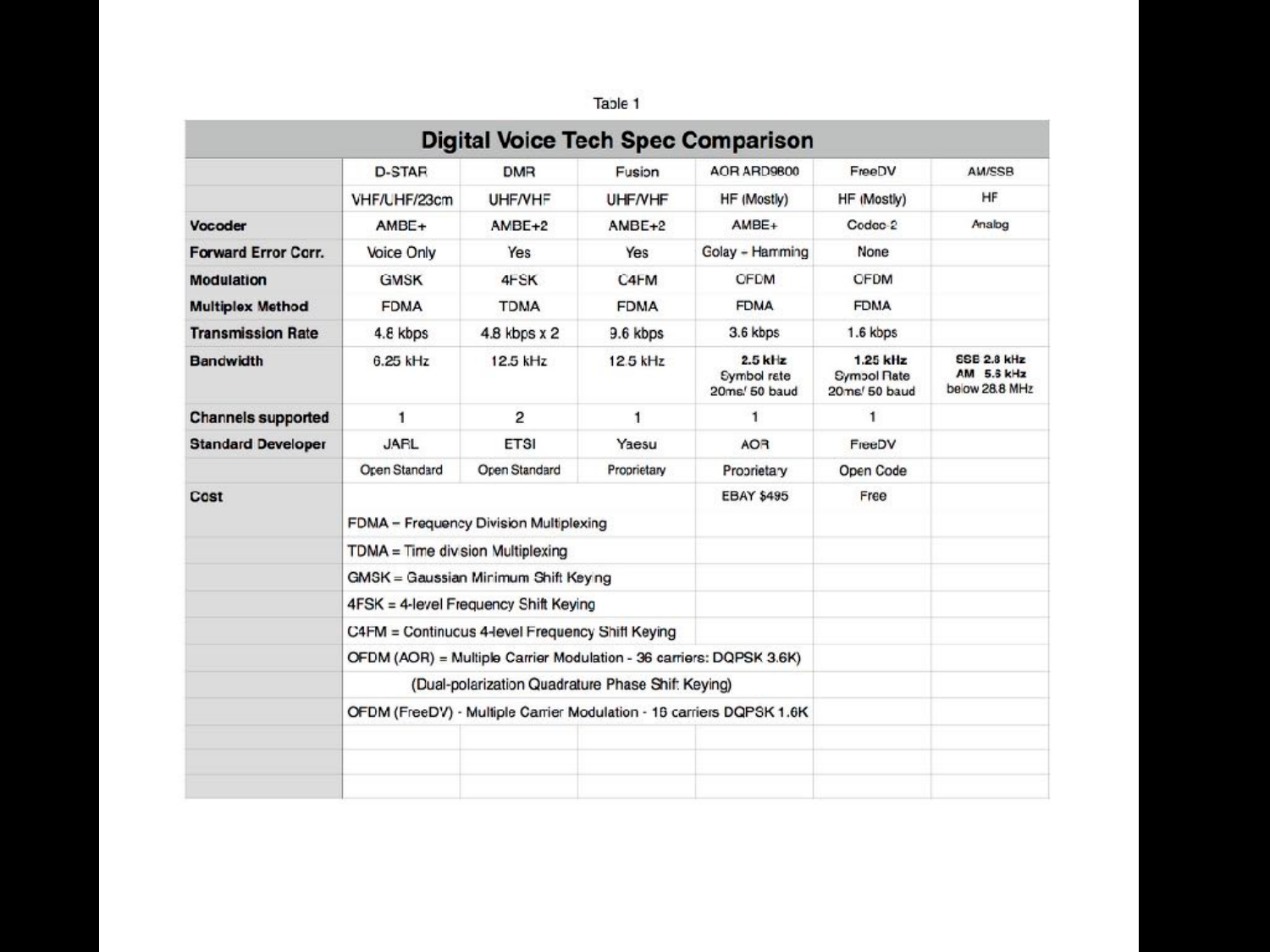### Is DSTAR Legal on HF? Sec. 97.307 Emission standards *(<29.0 MHz)*

- (f) The following standards and limitations apply to transmissions on the frequencies specified in Sec. 97.305(c) of this part.
- (1) No angle-modulated emission may have a modulation index greater than 1 at the highest modulation frequency *(Angle Modulation = FM, PM)*. *(MSK is binary digital FM with a modulation index of 0.5.)1*
- (2) No non-phone emission shall exceed the bandwidth of a communications quality phone emission of the same modulation type.
- The total bandwidth of an independent sideband emission (having B as the first symbol), or a multiplexed image and phone emission, shall not exceed that of a communications quality A3E emission *(amplitude modulation telephony, double sideband)*.
- (3) Only a RTTY or data emission using a specified digital code listed in Sec. 97.309(a) of this part may be transmitted.
- The symbol rate must not exceed 300 bauds, or for frequency-shift keying, the frequency shift between mark and space must not exceed 1 kHz.
- 1 *"GMSK in a nutshell" - [https://www.researchgate.net/publication/2575678\\_GMSK\\_in\\_a\\_nutshell](https://www.researchgate.net/publication/2575678_GMSK_in_a_nutshell), by Thierry Turletti*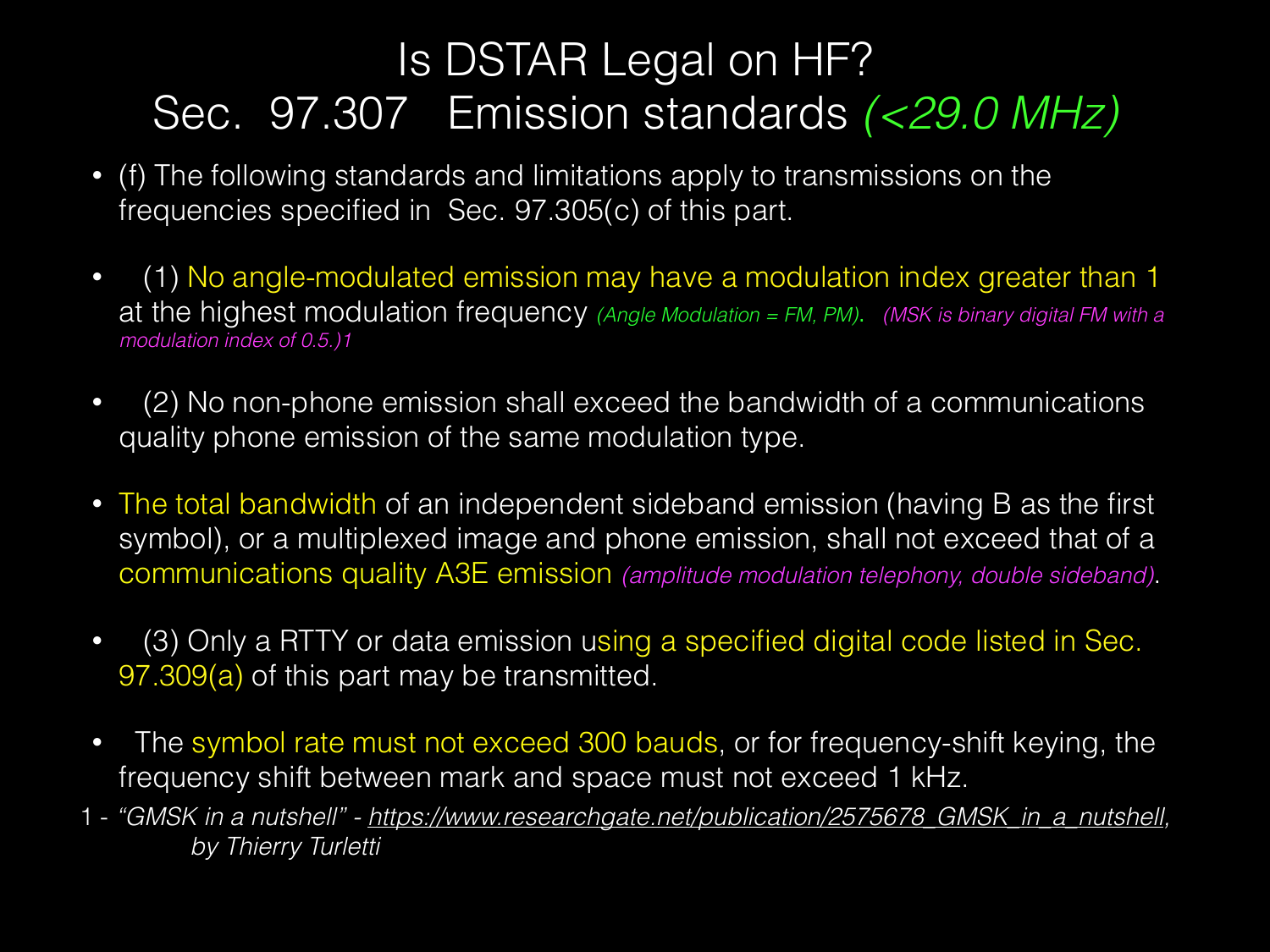## HF Digital - A Look Back

- 2005-2008 Early work with FDMDV, DRMDV, and WinDRM; all used Melp Codec, an effective low bandwidth codec for HF.
- Melp was developed by US DD, and NATO, but was held by several private companies as licensed software.
- The Codec was initially OK for amateur use, but was pulled due to licensing concerns.
- That left AOR as the only effective HF Digital Voice application (hardware 2.5 KHz).
- Hams hoped that a replacement would be developed as an open source, but nothing was produced for years.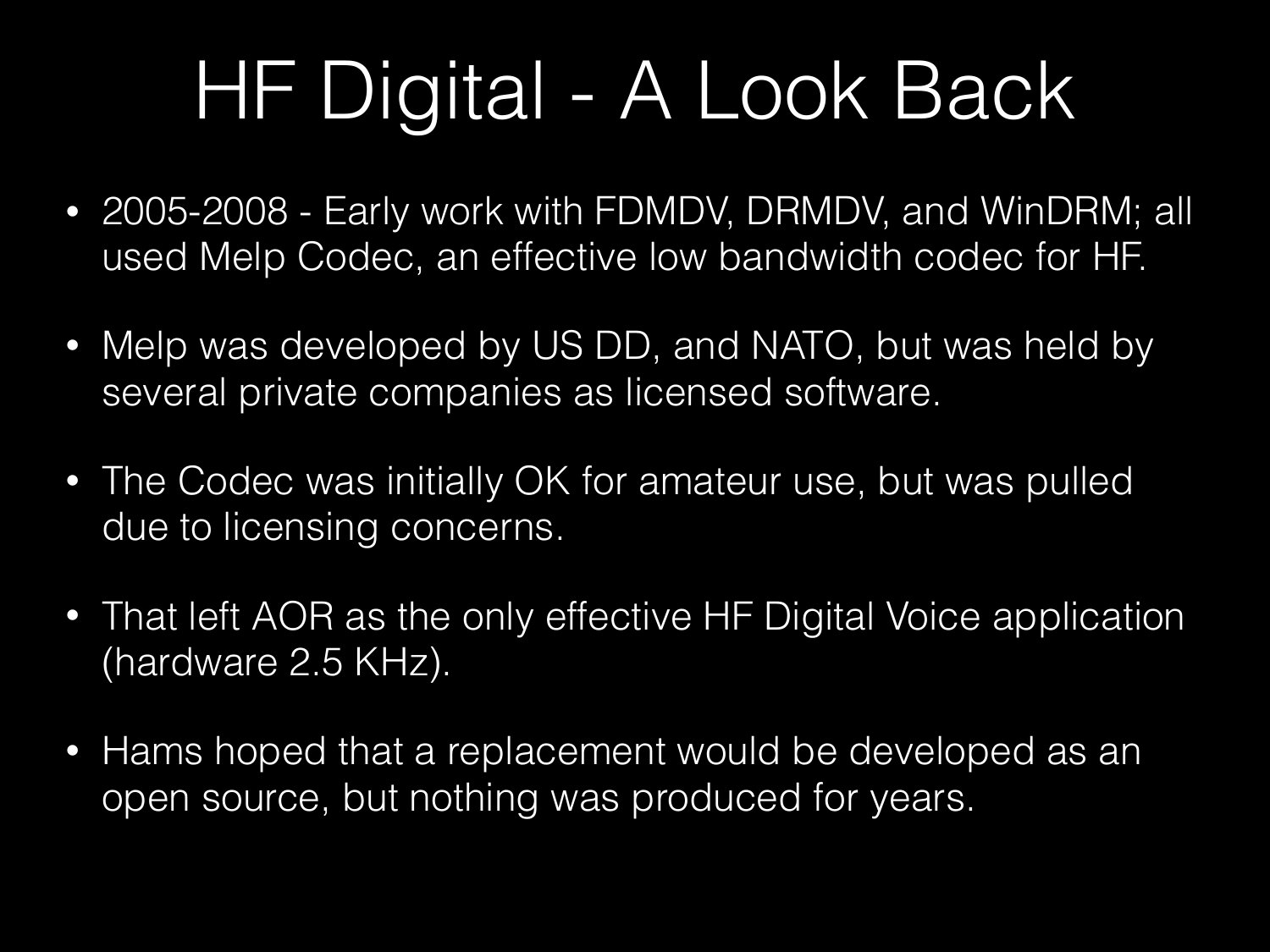## HF Digital with Codec-2

- 2015, an international group of amateurs was successful in developing Codec-2, allowing speech to be compressed to 700-1600 bps, in a 1.25 KHz bandwidth.
- 2016, FreeDV (based on FDMDV), was developed as a software HF DV transceiver using a PC/Mac. Sounds as good as Melp, theoretically allows 2 digital qso's in the bandwidth of a SSB signal.
- FreeDV was coded by David Witten (GUI, architecture) and David Rowe (Codec 2, modem implementation, integration). It is currently being maintained by David Rowe.
- **February 16 2017**: Ver 1.2 of FreeDV GUI program with 700C speech quality close to **FreeDV 1600** with greatly improved low SNR performance. **FreeDV 700C** is approaching SSB in it's low SNR performance.
- **FreeDV 1600** affords near FM sound when SNR is high.